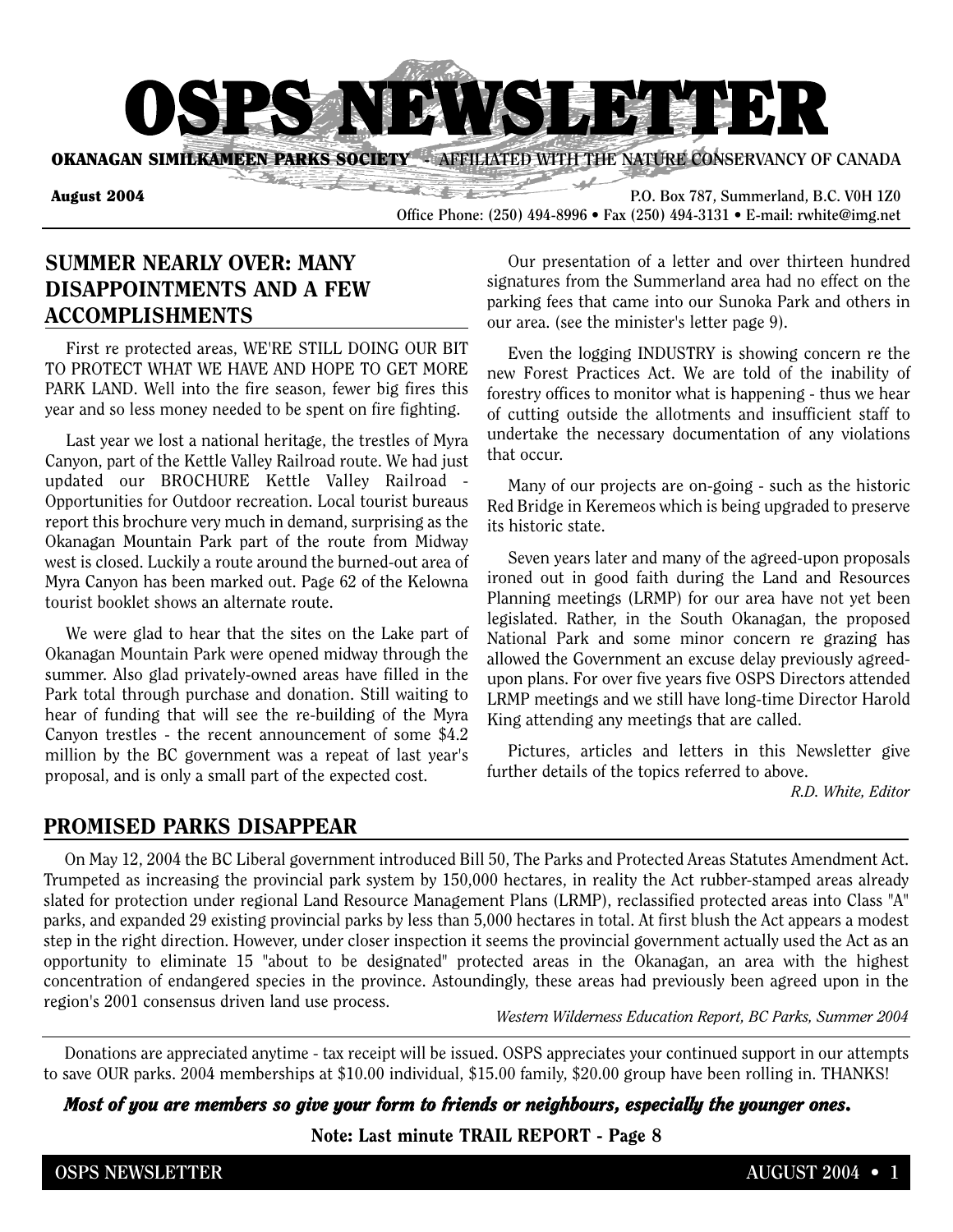### **USER FEES**

On May 15, 2003 the provincial government did something that has never been done before in British Columbia they introduced user fees to 28 provincial parks on Vancouver Island and the Lower Mainland. For people wishing to visit these popular provincial parks to hike in the woods, canoe, watch a wild salmon run or have a picnic lunch with their children, they would now need to bring their wallets along and pay between \$3 - \$5 for the privilege. Since 1911, when BC's first provincial park was created, people from all walks of life have been able to visit BC's public parks free of charge.

Despite the fact that BC parks are enormous revenue generators and have been paid for many times over through taxpayers dollars, the provincial government is continuing with a mandate of incremental privatization, ignoring public opinion and forging ahead with the decision to institute the much-hated parking fees. Although deeply unpopular with the public, earlier this year the BC Liberals quietly expanded user fees to an additional 13 provincial parks — bringing the total to 41 parks.

*BC Parks, Summer 2004*

#### **SKAHA LAKE HOME TO SOCKEYE AGAIN**



**Fisheries technicians Fabian Alexis, foreground, and Elliott Tonasket from the Okanagan Nation Alliance release buckets full of sockeye fry into the Okanagan River Channel during a ceremony Tuesday. The release of 350,000 fry is part of a 12-year study aimed at reintroducing sockeye salmon in Skaha Lake.**

Deana Machin, fisheries program manager with the Okanagan Nation Alliance, said from 50,000 to 75,000 of the 350,000 sockeye fry involved in the study were released Tuesday. The remainder will be released today. The fry will spend a year in Skaha Lake before heading down the Okanagan River to the Columbia River and the Pacific Ocean.

This is the pilot year of a planned 12 year program to reintroduce sockeye back to their historic habitat in the Okanagan. The spawning fish will not yet be allowed to return to Skaha

Lake, pending the final results of the study.

The reintroduction of sockeye to Skaha Lake is seen as a key to the restoration of increased spawning habitat for the fish. Currently, Okanagan sockeye only have access to Osoyoos Lake, where the surface water is too warm in late summer and deeper waters have a low oxygen content.

*John Moorhouse June 2, 2004, Penticton Herald*

## **SPIRIT BEAR SANCTUARY STILL UNCERTAIN**

There is growing doubt that the final protected areas will be large enough. And there is every indication that the BC government will compromise protection by allowing logging and mining roads in key ecological zones.

Spirit bears only live in the lush, coastal rainforests of British Columbia's central and north coast, also called the "salmon forest."

> *December 2003 Valhalla Wilderness Society*



**A VISION FOR BC PARKS**

Vision and hard work have resulted in a park system that have helped make BC world famous. From the mighty Tatshenshini to Pinecone Burke, BC'S network of parks and protected areas is a proud public legacy. But if we are to maintain this legacy for our children we need to protect our public parks against cutbacks, privatization and industrial development. We must ensure that parks, which are enormous revenue generators, are adequately funded and staffed by the provincial government, and we must ensure that the BC Park Act remains inviolate — protecting our parks for the public good, not private gain.

The BC provincial government appears to have missed the point as they continue to pursue an agenda of privatizing and commercializing our provincial parks. They have lost sight of what British Columbians think is the single most important aspect of our protected areas system: to set wilderness areas aside for the sole purpose of preserving natural areas.

*BC Parks, Summer 2004*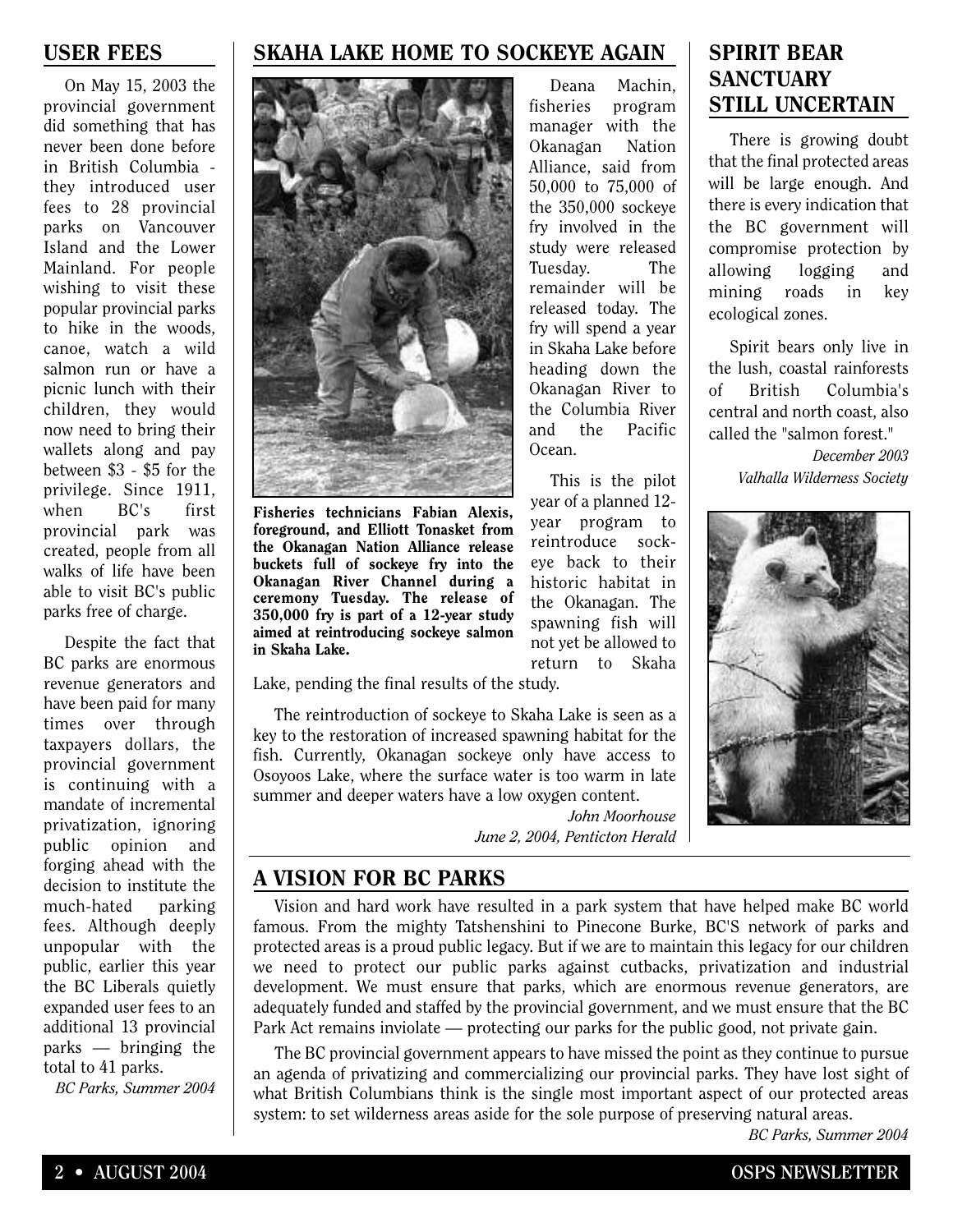## **BULLFROG PLAGUE INVADES OSOYOOS**

The plate-size, aggressive meat eaters were brought to British Columbia by an eager restaurant owner in the 1950s. He thought local diners would enjoy meaty frog legs. But when the venture failed, he released his stock into the wild.

Dyer said isolated populations of the bullfrog – the largest of all North American frogs and toads at up to 20 centimetres long – live in the Osoyoos area. He wouldn't divulge their locations for fear curious people may be tempted to collect a few for pets.

Large portions of Vancouver

multiply.

Island and the southwestern part of the Lower Mainland, however, are being invaded as the big frogs continue to



**Joe Steward, 8, of Kelowna and his cousin, Samantha Steward, 7, of Victoria get a close look at an American bullfrog. The frog is held by Elizabeth deVries, interpreter at the Okanagan Nature Centre in Kelowna.** 

Dyer said they feast on rats, mice and ducklings.

He said the bullfrogs also eat other native species of frogs and amphibians, making them a huge threat to the environment because they could potentially wipe out a species.

"I'm surprised they haven't moved farther away from these ponds," said Dyer.

Despite the threat, the provincial government recently cut funding for an eradication program.

The Okanagan-Similkameen is home to five frog and toad species, with one, the spadefoot, on the threatened species list. *July 22, 2004, Penticton Herald*

## **TECK COMINCO TARGETED OVER MINING IN PARK**

An environmental group is targeting Teck Cominco, saying it supports mining exploration in the South Chilcotin Mountains Park.

A small protest group held a large banner in front of the company's Vancouver office Thursday, urging Teck Cominco to keep its hands off the park north of Whistler.

Joe Foy of the Western Canada Wilderness Committee said his group will try to shame mining companies and the provincial government into leaving B.C. parks alone.

"Once mining kicks the door open to a park, all sorts of industrial uses come walking in," said Foy.

The committee said the government plans to roll back park boundaries, allowing mineral exploration and opening the door to clear-cut logging.

But the province's minister for resource management said no decision has been made yet on what will happen.

George Abbott said both the park and working families are being considered in the land and resource management plan. *August 7, 2004, Penticton Herald*

#### **NEW MODEL FOR PARKS**

Government has put in place a new model for park, fish and wildlife recreation that will protect and expand recreation opportunities while maintaining conservation.

Under this new model, our park facility operators are able to provide interpretive services where there is such a demand from park visitors. This year at least 16 British Columbia parks will provide interpretive programs — at no cost to the taxpayers. This fact is a testament to the success of our new model.

A great deal of information on parks and wildlife is also

available to the public through the ministry's website. I encourage everyone to visit www.bcparks.ca to learn more.

Our government has made a commitment to revitalize the economy and get the province's finances in order. We've had to make some difficult decisions but I believe they are responsible ones.

And with an expected surplus next year, British Columbians will again have choices about the types of investments we make with our tax dollars.

> *Bill Barisoff, MLA. Penticton-Okanagan Valley Minister of Water, Land and Air Protection July 14, 2004, Penticton Herald*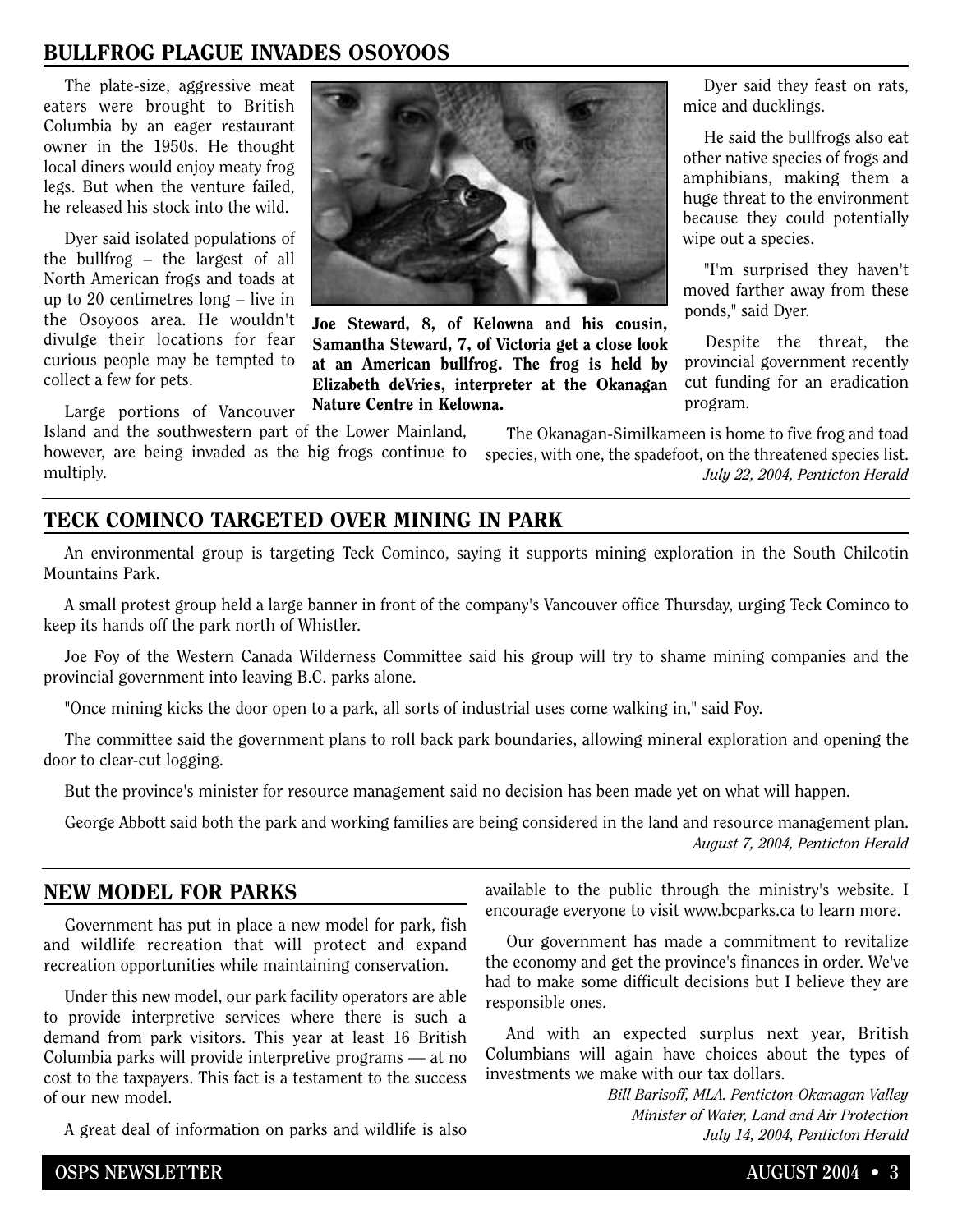## **BRIDGE NEARS COMPLETION**

#### **Trout Creek bridge closed to public while upgrades underway, expected to reopen mid-September.**

The end is in sight for work on the safety upgrade of the Trout Creek trestle, but fundraising continues.

"We're about to start putting on the final decking on the second half of the bridge," said Rick Valenti, chair of the Trout Creek trestle task force.

Although Valenti wouldn't commit to an exact date for the grand opening ceremonies, he is hoping for mid-September.

"It's our opinion that this project will make the trestle/bridge the No. 1 tourist attraction in the Okanagan Valley," Valenti said.

The bridge will be an attraction for cyclists, walkers and hikers. Its easy access and spectacular view will be important factors in attracting visitors.

At some time in the future, a Kettle Valley steam train may again cross the bridge.

The safety project was spearheaded by Maggie and Elio Ricciardi, whose 20-year old son, Mark, died in a tragic fall from the bridge in October 2002. A plaque will be placed on the bridge in his memory.

Construction crews began work on June 28, following almost 20 months of organization and fundraising.

Bridge reinforcement work was the first step before putting decking on the walkways on either side of the railway track. Decking began July 26. A chainlink fence, required as a safety measure, will be installed on the outside edges of the walkways.

The bridge has been closed to the public while construction is underway.

"We apologize for any inconvenience," Valenti said.

The task force hired South Okanagan Security staff to be on site in the evenings and on weekends to ensure no one ignores warning signs and tries to cross the structure.

"We've had to turn away as many as 45 people on a weekend day," said J. Paul Quevillon, SOS regional supervisor. "I hadn't realized how many people use the bridge."

Quevillon told of a Summerland resident who, before construction began, crossed the bridge twice each day on his bicycle going to and from his work in Penticton.

When the safety project was announced in the spring, the anticipated completion date was the end of July.



**A crew from Greyback Construction works on the decking of the Trout Creek trestle in Summerland.The end of the work is in sight and the bridge should be open to pedestrians and cyclists by mid-September, but the fundraising continues as the project ran into significant cost overruns.**

Difficulty in obtaining supplies, especially the wood for the decks, delayed the project. This delay has meant having to pay SOS for a longer period, which has contributed to a significant overrun of the original estimate of \$75,000.

"The total project will probably cost in the neighbourhood of \$178,000," Valenti said.

In addition to higher security costs, the overrun is due to having to revise the design drawings several times to meet railway safety standards and to hire a professional construction company instead of relying on volunteers. There has also been a dramatic increase in the cost of wood from the 2003 quotes. Approximately \$78,000 has been raised to date.

The largest single donation so far was from the 2003 Ironman Canada athletes.

"The task force will continue to fundraise. I have faith we'll achieve our goal," Valenti said.

He intends on continuing to approach all levels of government, businesses, service groups and the public.

Donations for the project can be made at the Summerland Municipal Hall, 13211 Henry Ave., Summerland, VOH 1ZO. Tax receipts will be issued for donations over \$20. Cheques should be made payable to the District of Summerland (Trout Creek Trestle/Bridge Project).

> *By Susan McIver August 12, 2004, Penticton Herald*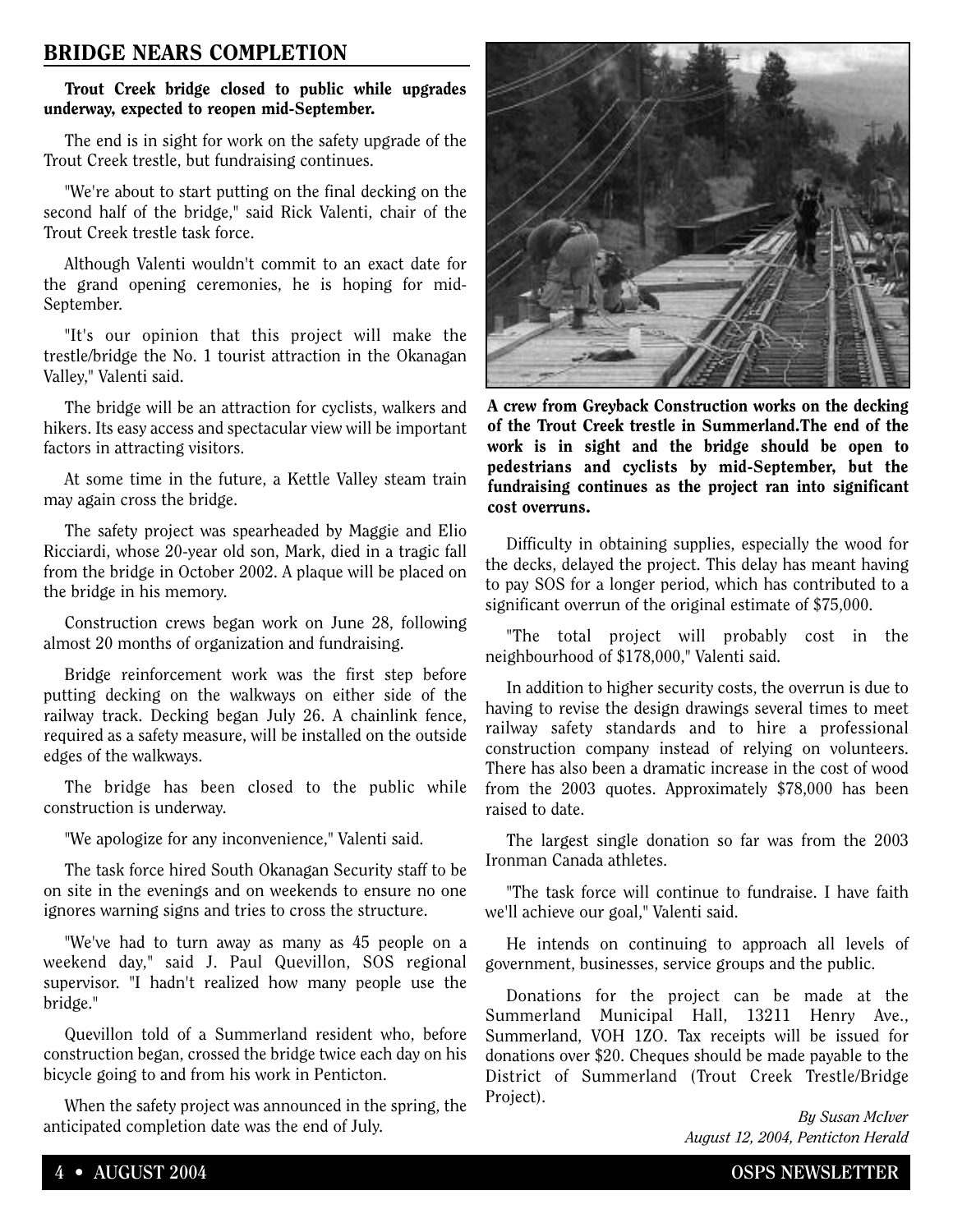## **TROUT CREEK TRESTLE/BRIDGE: QUICK FACTS**

- Built in 1913
- Tallest structure on the Kettle Valley Railway at 73 metres or 238 feet above canyon floor.
- Third largest steel girder bridge in North America.
- One of the highlights of the KVR
- Engineered by Andrew McCulloch.
- When completed and lowered into place, the bridge was only one inch short of a perfect fit  $-$  a tribute to McCulloch's engineering skills.
- Called the "infinitesimal bridge" in early years because of its size and time required to build.

*August 12, 2004, Penticton Herald*

## **PARK RESTORATION WORK**

Ten people will be hired to work in Okanagan Mountain and Myra-Bellevue provincial parks for the next six months clearing trails and making the parks safe for recreation again.

Both parks are still closed because of damage following the Okanagan Mountain Park wildfire last summer, with trails criss-crossed by fallen trees and concerns about dangerous trees that are still standing.

Leigh-Ann Johnson, project manager with Katim Enterpriser, said funding has just been approved from the federal Human Resources Skill Development Canada for the project and there is additional money coming from community sources.

Katim will work with the Friends of the South Slopes to get the work done where it's most needed in the two parks, as they are the organization contracted to operate them.

*JUDIE STEEVES August 10, 2004, The Western*

# **GOV'T GIVES IN TO BIG INDUSTRY**

Dear Editor,

I am extremely angry, but not at all surprised, that the government has once again bowed to special interest groups such as mining, logging, and individual local government officials who want the broadly based consensus decisions of Land and Resource Management Plan processes to be amended to suit their view of how the land should be used.

Spruce Lake Park in the South Chilcotin was part of such a process and the recently announced decrease in its size by 20 per cent, including areas of great importance for grizzly bear and containing magnificent flower meadows, is deplorable from both a public and a conservation point of view.

In addition, it is far from the first with regard to LRMP decisions about protected areas. Just recently, the government omitted all the parks and other protected areas from Bill 50 that was to legislate them as part of the Okanagan-Similkameen, Shuswap LRMP.

This government and Water, Land and Air Protection Minister Bill Barisoff, readily spout their strong support for parks, conservation of wildlife and habitat, and "science-based decision making". This is a lie, of the first order.

Their agenda is shown clearly to be to pander to big industry of all kinds and to ignore the science, the results of years of public land-use processes, and the regularly declared value that the citizens of B.C. place on wild areas and their protection.

Such attitudes violate public trust, public processes, and the most basic principles of wildlife conservation.

> *Eva Durance, Federation B.C. Naturalists, July 29, 2004, Penticton Herald*

#### **OSPS NEWSLETTER 4.1 AUGUST 2004 • 5**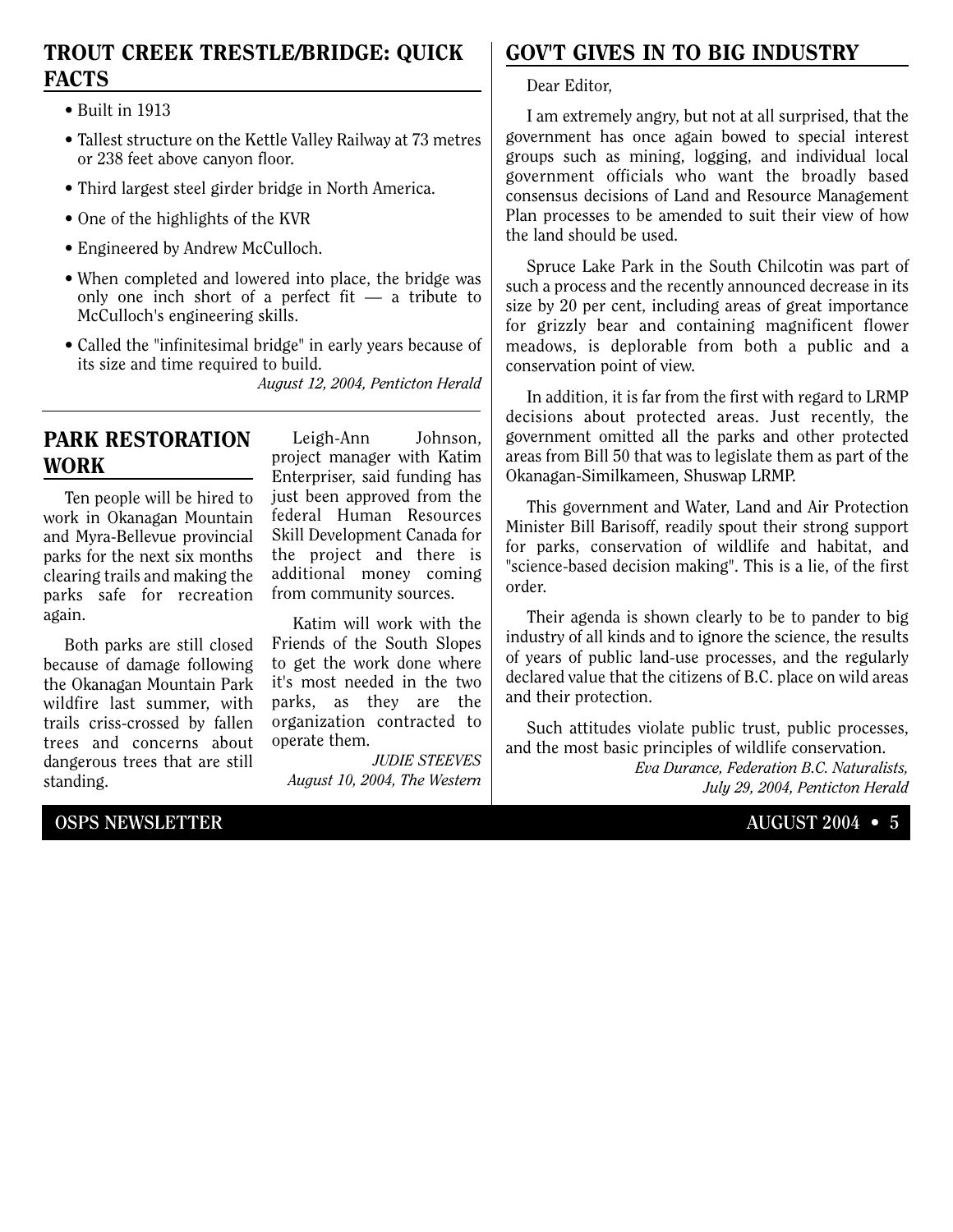## **PARKS AND ECO-TOURISM NEED EQUAL ATTENTION IN BUDGET**

Approximately \$625,000 was spent on upgrading the wine route signage and investing in promoting British Columbia's wineries. It's a good investment; one we're certain the government will find has an excellent cost-benefit ratio.

Yet, an equally strong investment was chopped two years ago. At a cost savings of \$800,000 annually, Barisoff's ministry ceased funding education and interpretive services related to parks, fish and wildlife in 2002.

And while the primary function of the parks interpreters was educational, the service did promote the province's natural wonders and provide a higher quality experience for visitors, thus bringing them back for a repeat visit and providing a benefit in return for the cost.

No doubt he will announce some sort of funding to promote our parks; without the interpretive services, however, what's to promote?

British Columbia is one of only three jurisdictions in North and Central America without governmentfunded interpretive services in its parks. Even El Salvador and Belize fund park interpreters.

The biggest bang for our bucks Barisoff could announce this Saturday is the return of our parks interpreters.

It would be Super. And Natural. *July 12, 2004, Penticton Herald*

### **FIRE AND PINE BEETLES ARE NO EXCUSE TO LOG PARKS**

In BC, we do not log our parks. What parks need is fire breaks to protect communities, and prescribed burning.

LOGGING IS NOT FIRE PREVENTION

Several studies in the US have found that logged and roaded areas increase the intensity and rate of spread of wildfires because they leave fine fuels on the ground and open areas to the heat of the sun. A number of their huge interface fires burned ferociously through heavily logged areas. In addition tree plantations — once the trees grow to a certain age — are one of the most flammable fuels in the woods.



*December 2003, Valhalla Wilderness Society*

### **DON'T GIVE UP OUR OPTIONS**

Please do not curtail the option of successive governments to change the course of things in the public interest and do not hobble successive governments with huge fiscal and/or legal liability when necessity and the broad public interest are at odds with the narrower interests of corporations and their investors.

Please do not surrender our options in the interest of a short-term economic flush.

This land is not our land. It belongs to our grandchildren.

*Dave Cursons, Green Party supporter, Cawston, July 12, 2004, Penticton Herald*

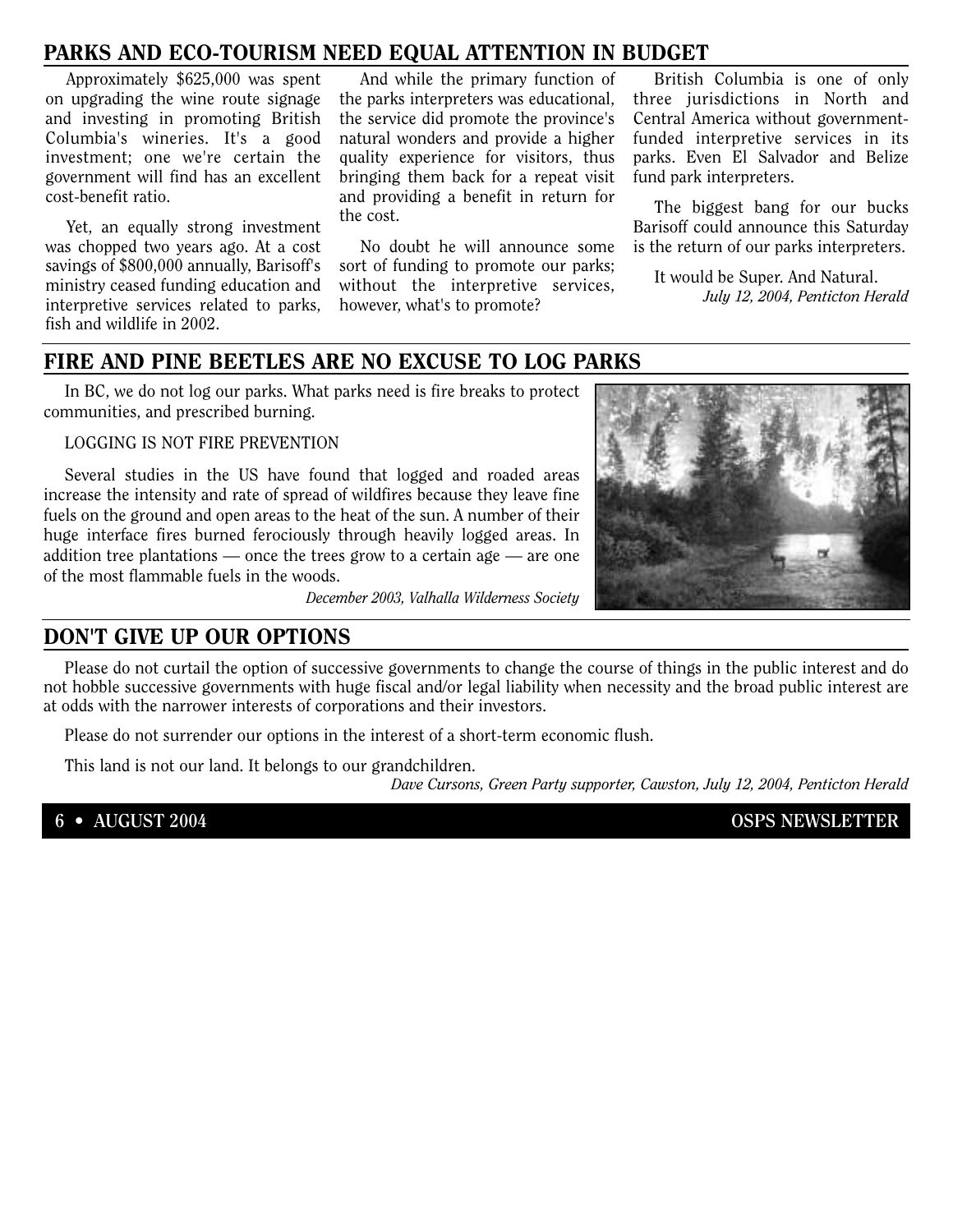## **PARK PROTECTION CONCERN**

Dear Members,

This photograph was taken just a short walk away from the Valhalla Wilderness Society office where I am writing this letter. You see the slopes of Valhalla Provincial Park, protected in 1983 through the efforts of this Society. It looks grand and tranquil, but there has been nothing tranquil about the VWS office this year.

The BC government has continued dismantling forest protection laws. Ongoing budget and staff cuts to all our public land management agencies are wiping out the institutional legacies that would he needed to implement present or future restraints on the timber industry. Poorly regulated logging has brought the mountain caribou, spotted owl and the marbled murrelet to the very brink of extinction, and what regulations there were are being systematically removed. The new Working Forest legislation will enable the government to lock up virtually all unprotected forest land in a logging designation that would likely require large compensation to logging companies if any of it were to be protected. It will also make it easier to sell Crown land to private interests.

This summer, amidst our weariness and discouragement, there came a message from one of the benevolent foundations that has funded us over the years. Could we send four people from our office to a conference in San Francisco, all expenses paid? Some of us, beset by crises, doubted it. But what good fortune that we did it!



The conference brought together 3,500 activists of all stripes. There were blacks, whites, chicanos, aboriginal people, Russians, Brazilians, women's activists, scientists and environmentalists. There were young and old; the very poor, and the very rich. We were amazed at all the networks there are around the world that are working for the values of equality, health and peace; and at how many extraordinarily talented activists there are.

We were reminded that we are part of a huge international unity. It is made up of all those who are trying to protect life, and quality of life. We are all fighting a common enemy: misguided human values that have put monetary profits before life. We are fighting private financial interests that are taking over the world commandeering the machinery of governments to militate against the public interest, in order to concentrate the world's wealth for themselves.

Amongst this mass of 3,5OO people, there was a tremendous, uplifting spirit

of each person doing what they can. One man, Percy Schmeiser, told of heartbreaking attempt to defend himself from Monsanto corporation, which is tyrannizing farmers with its genetically engineered grain. Mr. Schmeiser, a once well-to-do farmer, had been left penniless by fighting a law suit Monsanto brought against him. "I'm 72 years old, but I'm not going to stop," said Percy. "I don't

want my children and grandchildren to grow up in a world like this. I'm going to give everything I have to give."

Though his commitment would be hard for many of us to live up to, this is what we are all longing to hear. Mr. Schmeiser was deluged with an immense tidal wave of standing applause that was undiminished after nearly five minutes. The facilitator had to ask the audience to stop clapping.

Connected within this circuit, we understood that every crisis, every tragedy, every need, is an opportunity to give ourselves and to receive, in return, the benefit of being connected to world circuits for positive change. It isn't whether we succeed or fail that matters. This is what life is about. This is what makes the kind of world we want to live in. We went home reinspirited for the year to come.

*Anne Sherrod, Chairperson December 2003, Valhalla Wilderness Society*

**(OSPS echoes these concerns – we must STOP government from dismantling our park system! - Editor)**

### **SIGNIFICANT PROJECTS?**

This ideological shift to commercialization and privatization means that provincial parks will increasingly be managed less for the public good and ecological integrity and more for short-term profits and private interests. Furthermore, under far-reaching trade agreements like NAFTA and GATS once private operators have an expectation to profit from parks, any legislation or environmental safeguards that impact on these profits could require future governments to pay for the private operator's projected lost profits. As auditors PriceWaterhouseCoopers advised BC Parks in 2001, "Big outside investment money means big outside control."

*BC Parks, Summer 2004*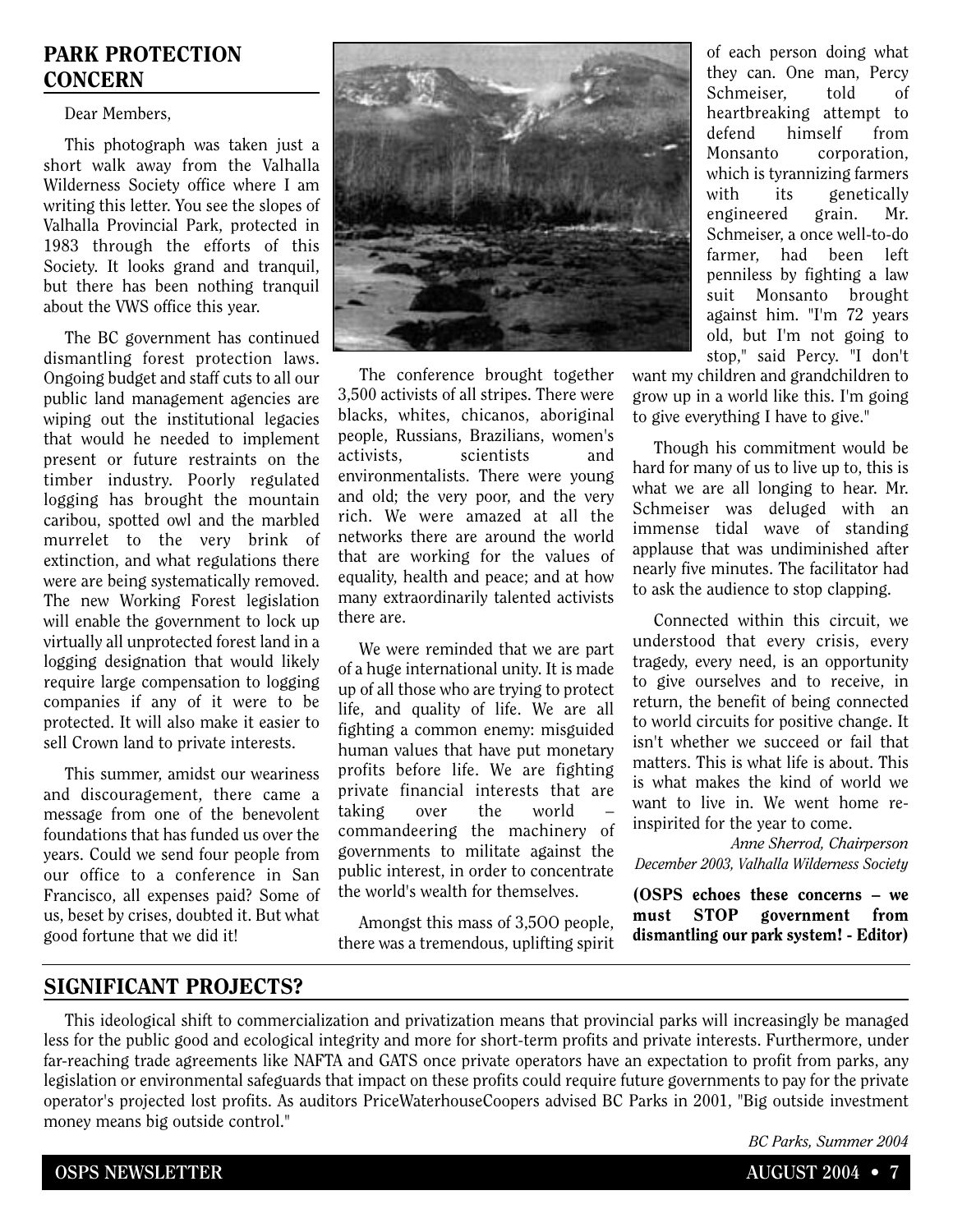## **RDOS RIGHT GOOD CALL TO REQUEST ENVIRONMENTAL STUDY**

It takes living in a rural economy and lifestyle to appreciate our society's continued dependence on a healthy environment.

Proof of that is the move by the Regional District of Okanagan-Similkameen to send a few letters to Victoria requesting an environmental impact assessment regarding coalbed methane exploration in the rural Princeton area.

But the South Okanagan and Similkameen region has no experience with large-scale gas extraction. A little caution goes a long way.

Who'd want to visit the region if the water supply was fouled by methane extraction? Who'd buy the fruit or the wine? Or the beef?

Like any good stakeholder, the regional district simply wants the homework done first.

Hopefully Victoria will take heed and make sure the environment doesn't get overlooked in the quest to find more revenues for a government eager to balance its books before the next election.

*Penticton Herald Editorial*

# **LAKESHORE PARK ON KELOWNA'S WESTSIDE WAS ACQUIRED IN 2002, BUT WON'T OPEN TO PUBLIC UNTIL 2005**



Though the park has been open for a few special occasions, such as the nut harvest in the fall, it will not be open at all to the public while development work takes place in the spring and summer of 2005.

The nut farm, unique to the Okanagan, started production in 1905 under the guidance of Westside pioneer David Gellatly. Seeds developed at the farm have been sold worldwide.

The Gellatly Nut Farm, purchased in 2002, remains closed to the public.

*June 4, 2004, The Okanagan*

# **NEWS FROM SUMMERLAND TRANS CANADA TRAIL SOCIETY**

The federal government, (through the softwood lumber accord), Tourism BC, our Regional District, and the provincial government, have all kicked in money to help make the Trans Canada Trail a reality throughout the Okanagan and across BC. What does this mean? The announcement about the exact amount of money will be forthcoming as this letter goes to print, so watch the papers and the next newsletter for all the details.

It seems that we'll have enough to replace two missing bridges west of Faulder and complete the missing link from Summerland to Faulder. Princeton and Naramata will also be receiving money for building the trail.

There're also \$38,000 in the pot towards the Trestle/Bridge project at the Summerland Research Station. This trestle, built in 1913, is the highest bridge on the KVR line and the third highest of its type in North America. The Summerland TCT Society (and you, our parks Society members) and the KVR Steam Train Society are all part of this project of making the trestle/bridge safe for cyclists, hikers, and eventually for the train. We hope to be finished by the end of September.

Unfortunately, our costs have escalated to almost double the \$75,000 we had projected, why? The railroad safety engineer made us change the design to a much more complicated (but better) wider walkway on either side of the bridge. There have been delays in getting the pressuretreated lumber that we had been promised, and we've had to hire security guards seven days a week after a safety cable was cut and some bolts went missing. So far, security has cost us \$15,000. Also, we had counted on being able to have lots of volunteer labour for construction. However, with WCB breathing down our necks, volunteer labour for most jobs was not allowed. All workers have to be bonded, insured and attached by safety harnesses because of the height of the structure.

This is why we're still into fund raising for the other \$75,000 that we'll need. If you can help, please send your donation to the Municipality of Summerland.

Write Municipality of Summerland (trestle/bridge project on your cheque). For donations over \$20, you will be issued a charity receipt, send your donation to the Municipal Hall, attention of Ken Ostraat, Box 159, Summerland, BC, V0H 1Z0.

If you've never been out on the bridge, you're in for a spectacular view of Trout Creek canyon once this project is completed. Please help make the bridge safe for all to enjoy! *Submitted by Marilyn Hansen, pres., Summerland TCT Society August 27, 2004*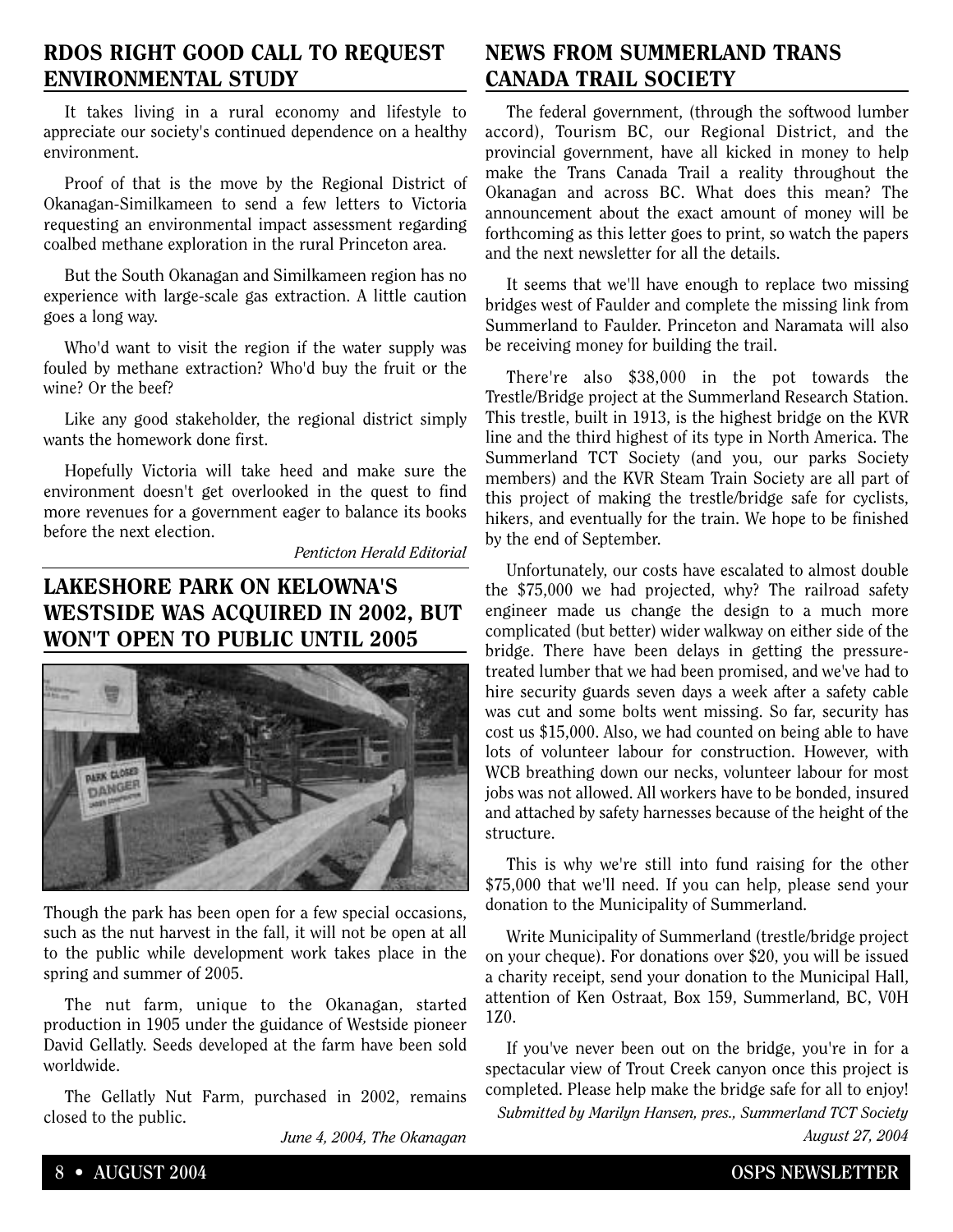## **ALGONQUIN BECOMES FIRST PARK WITH SURROUNDING, PERMANENT PROTECTION FOR WOLVES**

On March 3, 2004, the Ontario Government announced a permanent ban on the killing of wolves in all townships surrounding Algonquin Provincial Park. These townships are about 10 to 15 km wide, and encompass almost as much land as within the  $7.600 \text{ km}^2$  park. More importantly, it is within these townships that most wolf killing has occurred, as detailed in our research between 1987 and 1999. That mortality, through snaring and shooting, was threatening the viability of the population, causing a drop of 33% over the years of the study, and exacerbating the ongoing problem of gene swamping by coyotes.

This action represents a conservation milestone, the first time any park in North America and perhaps the world has enacted a permanent ban on killing a large carnivore adjacent to a park. Conservation organizations pressed the government repeatedly for several years to enact the ban, including World Wildlife Fund Canada, the Canadian Parks and Wilderness Society, the Federation of Ontario Naturalists, and Earthroots. The ban is significant given a general concern among conservation biologists that the large parks of the world are failing to protect the large carnivores of the world, due to competing land uses and exploitation around them. In a recent survey of Canadian National Parks, all but one park with resident wolves

reported a significant problem over exploitation of its transboundary wolf population.

Three years ago, the government enacted a temporary ban on wolf killing, to expire on June 30, 2004. However, a change in political party and leadership brought on a different sensitivity to the issue. In January, with media attention again beginning to focus on the plight of Algonquin Park's wolf population, and after meetings with environmental leaders, the government announced its intentions.

The government's announcement had two other components: a ban on the killing of coyotes as well as wolves, because snares cannot be set for one without catching the other, and hunters cannot distinguish easily between the components of the populations that overlap in size. Secondly, the province committed itself to the development of a province-wide wolf management strategy. In that strategy, hopefully, boundary protection may come for other parks, such as Pukaskwa National Park on the north shore of Lake Superior, where killing outside the park is also a particular problem. And, maybe Ontario's action at Algonquin be precedent setting even beyond, for Yellowstone, Denali, Riding Mountain and other parks.

*John and Mary Theberge*

#### Dear Ms. While and Co-signers:

Thank you for your recent letter and petitions regarding the fee for parking in provincial parks and the tax cuts.

The government's net tax cuts total \$1.1 billion in 2004/05 of which \$835 million, or nearly 73 percent, are tax cuts to individuals. With these tax cuts, British Columbians now enjoy the lowest rate of provincial personal income tax for the bottom two tax brackets in Canada. Moreover, the tax burden, including income, consumption and property taxes, for British Columbia individuals and families is generally among the lowest in Canada.

The proposal to charge day use parking fees in some provincial day use is based on the Recreation Stewardship Panel report (2003). The report recommended that recreation services in provincial parks be funded by park users. The report was prepared with input from stakeholders throughout the province.

In 2003, day use parking fees were introduced in 28 park locations in the Lower Mainland and on Vancouver Island. In 2004, day use parking fees will be introduced in 13 parks in the Thompson and Okanagan regions. The fees will be one dollar for the first hour, or three dollars for the day. Revenue generated from these fees will go back into the parks system for the provision of recreational services.

As an alternative to daily fees, an annual park pass is available for \$50.00, which entitles the visitor to a full year of parking in any of the 41 parks that will have a day use parking fee in 2004.

I hope you will continue to enjoy the provincial parks in the future.

Sincerely,

Bill Barisoff, Minister

pc: Honourable Rick Thorpe, Minister of Provincial Revenue

(Reply does not recognize our input but suggests we pay a lower tax so we can afford the fee! - Editor)